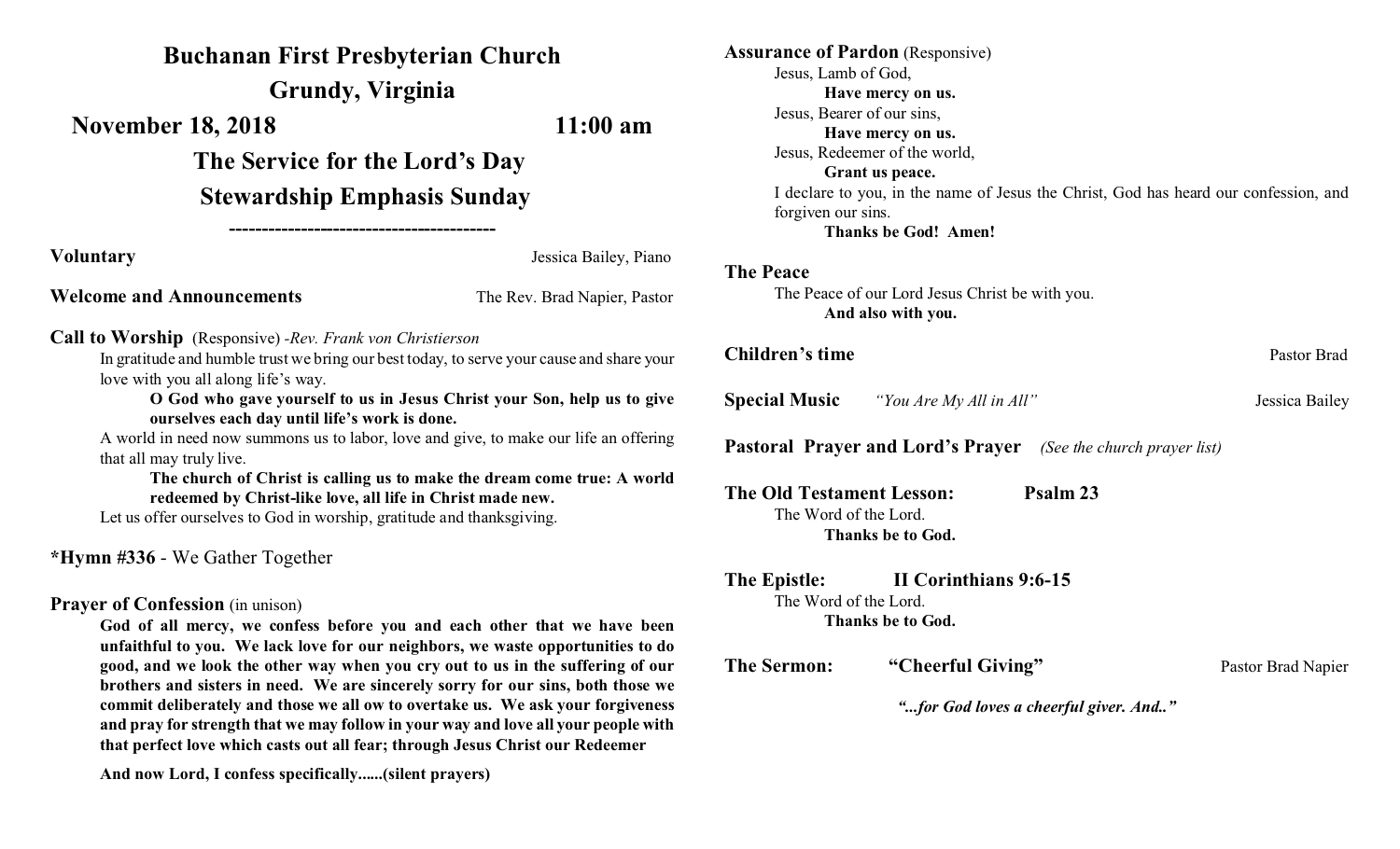**The Affirmation of Faith** (Unison) *- The Apostles' Creed, GtG, p. 35*

**Giving has always been a mark of Christian commitment and discipleship. The ways in which a believer uses God's gifts of material goods, personal abilities, and time should reflect fa faithful response to God's self-giving in Jesus Christ and Christ's call to minister to and share with others in the world. Tithing is a primary expression of the Christian discipline of stewardship. Those who follow the discipline of Christian stewardship will find themselves called to lives of simplicity, generosity, honesty, hospitality, compassion, receptivity, and concern for the earth and God's creatures. AMEN.** 

### **Worship with Tithes and Offerings**

**Offertory Doxology #606 -** Praise God from Whom all Blessings Flow **Prayer of Dedication**

**\*Hymn #708 -** We Give Thee but Thine Own

**Benediction and Blessing** Pastor Brad Napier

*"Late have I loved you, Beauty so ancient and so new, late have I loved you! Lo, you were within, but I outside, seeking there for you, and upon the shapely things you have made I rushed headlong, I, misshapen. You were with me, back far from you, those things which would have no being were they not in you. You called, shouted, broken through my deafness; you flared, blazed, banished my blindness; you lavished your fragrance, I gasped, and now I pant for you; I tasted you, and I hunger and thirst; you touched me, and I burned for your peace." AMEN.*

----------------------------------------------

*- St. Augustine of Hippo, 354-430 Latin Father of the Church Bishop of Hippo, 396-430*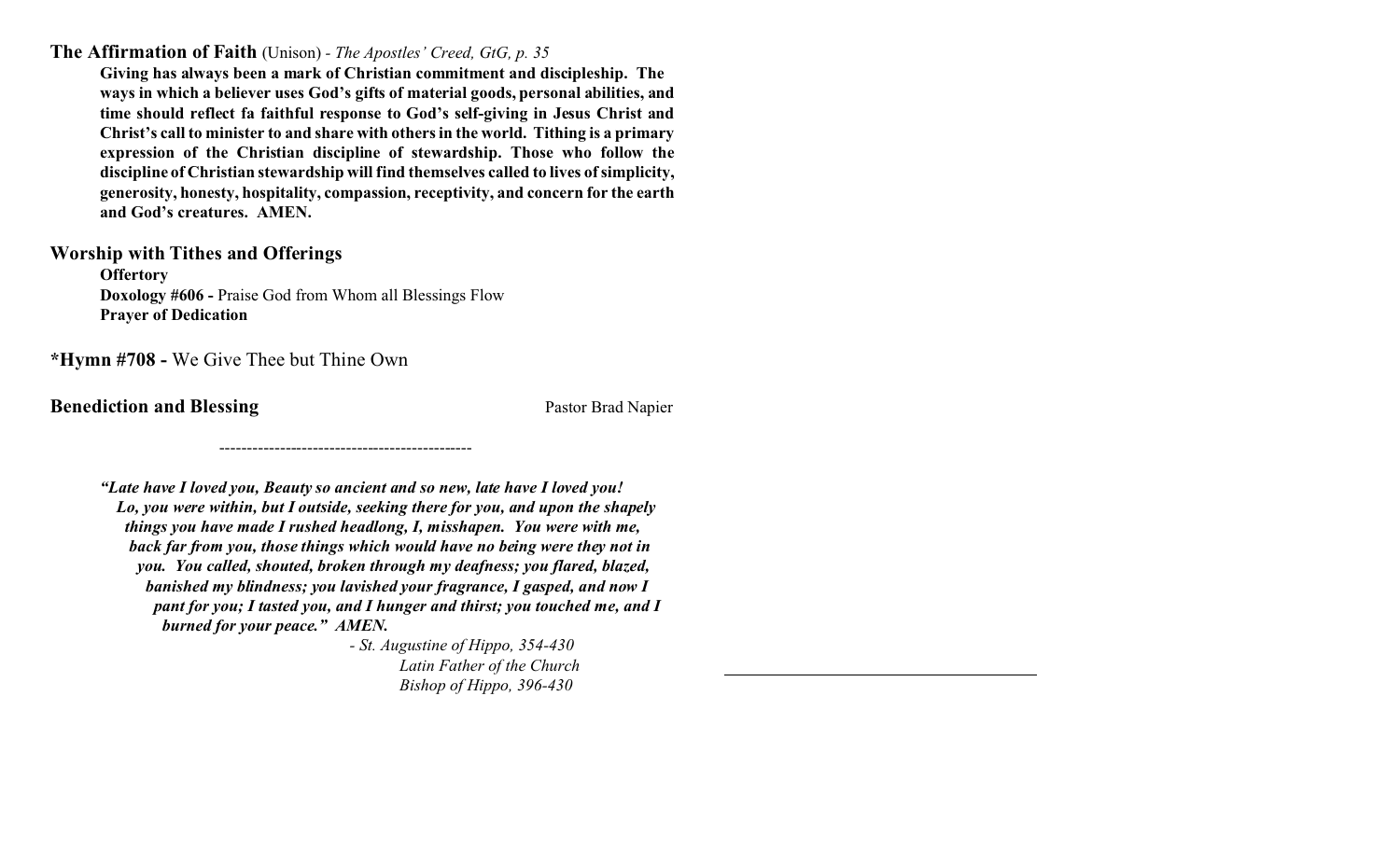*We welcome guests and visitors to our worship service today. We hope you are blessed as we worship the Lord God together.*

#### *The Week Ahead:*

**Wednesday:** No Lydia Circle Mid-week Holy Communion, 12:15 pm. No Church School

**Thursday: THANKSGIVING DAY.**

Friday: The Church Office will be closed.

#### **Sunday: CHRIST THE KING SUNDAY**

 Congregational Meeting during worship to hear the report of the Nominating Committee to elect officers.

After the service, all are invited to help decorate the church for Advent - Christmas. We will have pizza for lunch and then "Hang the Greens". If you can contribute to the meal after worship, we need drinks, salads, desserts, etc. After we eat, we'll have a 'sprinkle for baby Thomas Solomon Bailey', son of Josh and Jessica Bailey (this was postponed from November 11), then we'll decorate the church for the upcoming holiday season. Everyone is needed: men, women and children!

#### *Upcoming....*

**Tuesday, November 27:** Giving Tuesday

**Sunday, December 2:** The First Sunday of Advent

Dr. Phillip Westgate, from the University of Pikeville, will present a Christmas Organ Recital in our Sanctuary at 3:00 pm. Finger desserts are needed; please bring those to the concert or leave them in the kitchen that morning.

**Wednesday, December 5:** PW monthly business meeting at 11:30 am. ALL women of Buchanan First are encouraged to attend.

**Sunday, December 16:** Ouarterly fellowship dinner following worship. Hostesses are Sandy Dailey and Judy Osborne, co-chairs, along with Jackie Helms, Diana Holland, Janie Owens, Sheilah Powers, Shonna Powers and Doris Lee Stiltner.

The Presbyterian Women will have their annual **Christmas Brunch and ornament exchange** in December. The date and time will be announced later. On that day, shut-in baskets will be prepared. We have 8 on the list. If you know of someone, please check with Connie Bausell to be sure they have been included.

**Buchanan First will be purchasing poinsettias to be placed in the sanctuary December 16 - 25. They will be \$10.00 each. Anyone wishing to purchase a poinsettia in honor of, or in memory of someone, should let Charlotte know by December 1. Please earmark your check "poinsettia".**

**Birthdays, November 18 - 24: Nov. 18** - Beth Bradshaw; **Nov. 22 -** Ron Cole